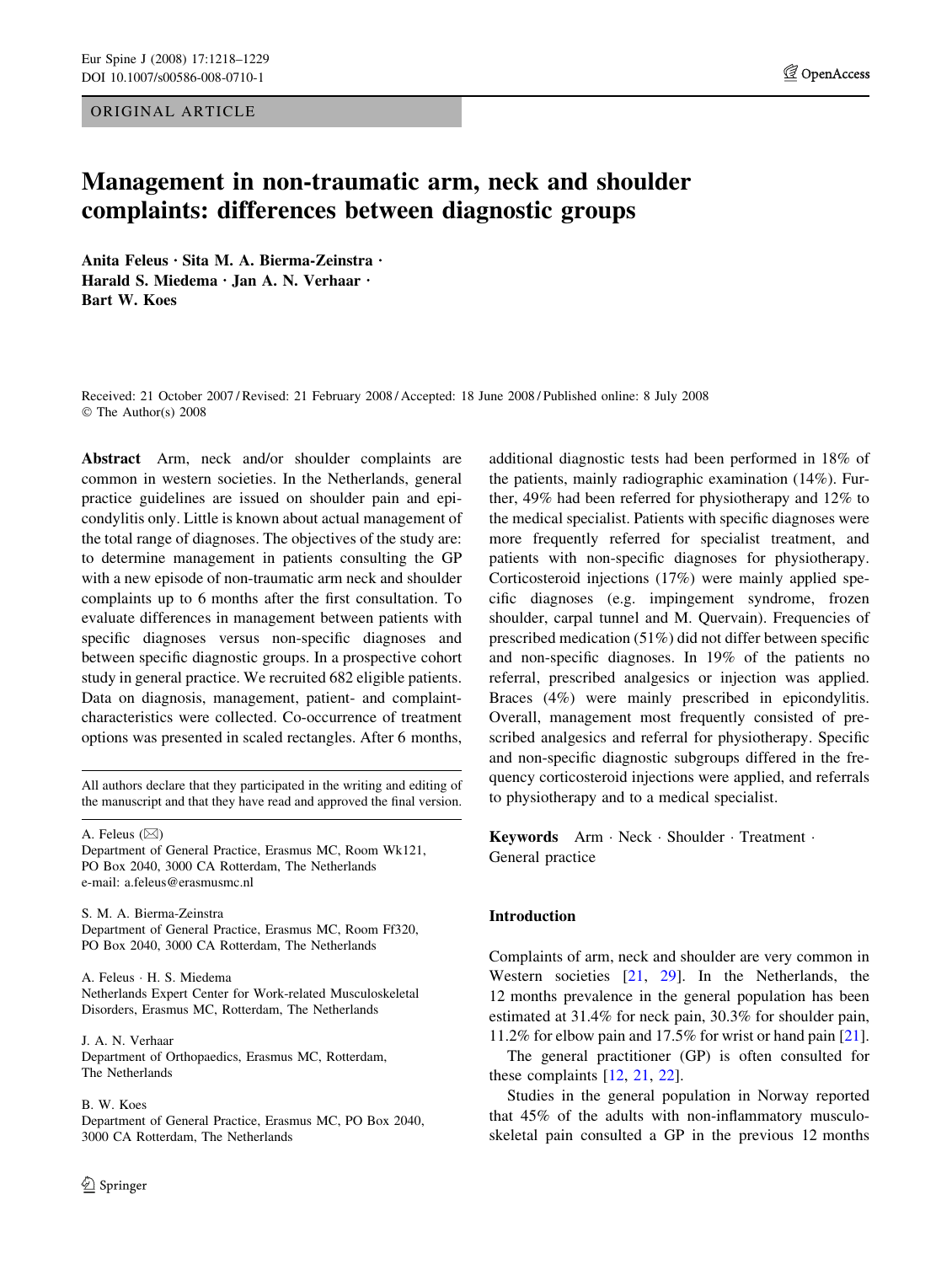[\[12](#page-10-0)]. In persons with arm, neck and shoulder pain in the Netherlands, this was about 30–40% [\[21](#page-10-0)].

Incidence figures in patients (aged 18–64 years) with nontraumatic arm, neck or shoulder complaints in Dutch general practice, reported 97 consultations per 1,000 registered persons annually. This indicates approximately three consultations per week in an average practice with 2,350 patients [[10](#page-10-0)].

Among the prominent factors in patients with muscu-loskeletal pain associated with consultation of a GP [[12,](#page-10-0) [19](#page-10-0)] or healthcare in general [[8\]](#page-10-0) are: high pain intensity [[8,](#page-10-0) [12](#page-10-0)], much disability [[8\]](#page-10-0), sickness absence [[12,](#page-10-0) [19](#page-10-0)], long duration of the complaint  $[12, 19]$  $[12, 19]$  $[12, 19]$  $[12, 19]$  and widespread pain [\[12](#page-10-0)]. Thus, when people feel hindered by their complaints, they are more likely to consult their GP.

To define upper extremity musculoskeletal disorders (not caused by acute trauma or systemic disease) a multidisciplinary consensus was recently reached in the Netherlands. The aim was to help professionals classify patients unambiguously and to improve communication amongst health care workers. Within these complaints, 23 disorders were classified as specific because they were judged as diagnosable disorders by experts [[15\]](#page-10-0).

Distinction between diagnostic groups is important if these groups have different prognoses or require different management decisions.

For management in these complaints, guidelines issued by the Dutch College of General Practitioners are only available for patients diagnosed with epicondylitis and shoulder pain [[1,](#page-10-0) [2](#page-10-0)].

So far, no studies reported on how non-traumatic arm, neck and shoulder complaints are managed after a patient consults his/her GP, nor compared management between different diagnostic groups (such as: shoulder impingement, carpal tunnel syndrome, epicondylitis and non-specific neckshoulder pain). Therefore, data on management can help to define usual care in these complaints, or may show that there is a large variation in care. This insight may serve as information important for future trials, providing evidence of efficacy of the various treatments used and their cost utility.

Our objectives are: to determine management in patients consulting the GP with a new episode of non-traumatic arm neck and shoulder complaints up to 6 months after the first consultation. To evaluate differences in management between patients with specific diagnoses versus non-specific diagnoses and between specific diagnostic groups.

# **Methods**

#### Design and setting

The present study was part of a larger prospective cohort study on course and management, which was performed in the Southwestern region of the Netherlands in 21 general practices.

At baseline and after 6 months, data were collected from patients by means of self-administered questionnaires.

The Medical Ethics Committee of the Erasmus Medical Center in Rotterdam approved the study protocol.

# Patients

In total, 31 GPs recruited eligible patients from September 2001 through December 2002. Inclusion criteria were: patients who consulted their GP for a new complaint or new episode of complaints of neck, upper back, shoulder, upper arm, elbow, forearm, wrist or hand (age 18– 64 years) and able to complete Dutch language written questionnaires. The episode was considered 'new' if patients had not visited their GP for the same complaint during the preceding 6 months. We excluded patients of whom the presented complaint could be explained by a trauma, fracture, malignancy, amputation, prosthesis, congenital defect or previously diagnosed systemic and/or generalised neurological disorder.

# Procedures

During the first consultation, patients received from their GP the study-information, an informed consent form, and the baseline questionnaire. A fax was sent by the GP to the investigators with a patient ID number, information on age, gender, diagnosis, recurrence and prognosis.

After the research team received the completed informed consent form and the baseline questionnaire (within 8 weeks), inclusion criteria were verified in the computerised medical records. After inclusion, the followup questionnaire was sent from the research centre at 6 months after the first consultation. Data on management and patient and complaint characteristics, were extracted from the self-administered questionnaires.

#### Measurements

The following variables were measured:

- Patient characteristics: age, gender, educational level and being employed.
- Complaint characteristics: duration of the complaints at the first consultation, musculoskeletal co-morbidity, non-musculoskeletal co-morbidity and recurrence. Furthermore, a complaint was defined as 'regional' or 'multiple regional', based on the area with the most pain or complaints during the last week indicated on a manikin. Three regions were defined: neck-shoulder (including neck, upper part of thoracic spine, shoulder and upper arm), elbow-fore arm and wrist-hand.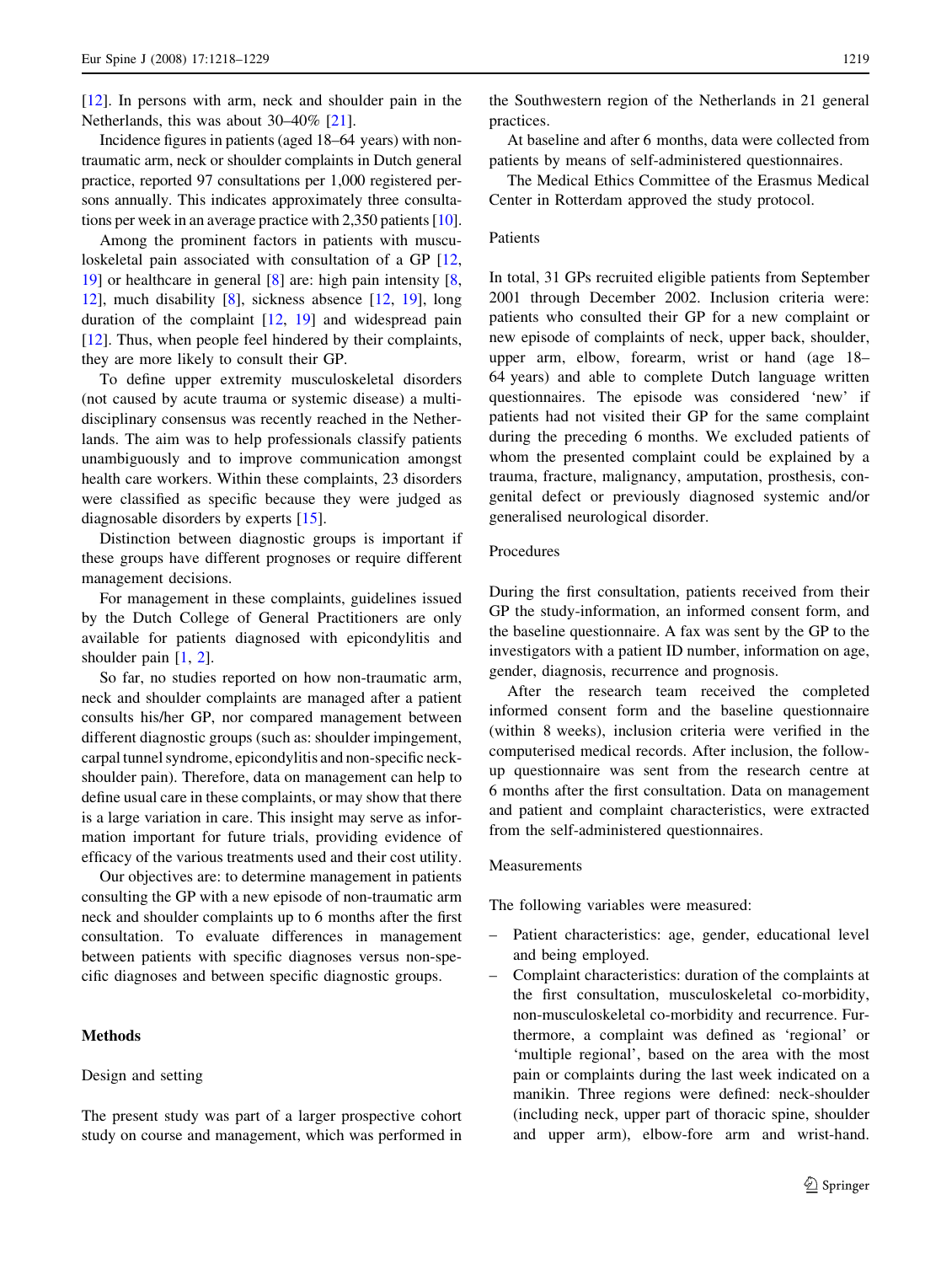A complaint was defined 'multiple regional' when more than one region was indicated. The diagnosis as registered by the treating GP (Appendix) was dichotomised by the researcher into specific or non-specific based on a categorisation by Sluiter et al. [[23\]](#page-10-0) and by a consensus procedure  $[15]$  $[15]$ , where a diagnosis was categorised as specific when it could be attributed to a specific medically objectifiable disorder. When the GP indicated more than one diagnosis, the specific diagnosis was given priority.

– Hindrance: complaints during leisure activities, sports activities and work activities, and sick leave were registered.

Complaint severity was measured on an 11-point numerical rating scale from 0 (no complaints) to 10 (unbearable complaints).

Functional limitations of the arm, neck, shoulder or hand was measured with the Disability of Arm Shoulder and Hand (DASH) questionnaire [\[14](#page-10-0)]. Each item was scored on a 5-point Likert scale. Response scores were summed and transferred to a score ranging from 0 (no disability) to 100 (completely disabled).

– Management: Information on diagnostic procedures, consulted care providers and treatment received both at baseline and at 6 months was gathered by self-administered questionnaires. Participants were asked: which care provider did you consult related to this arm, neck or shoulder complaint, how often, and what treatment did you receive. The types of diagnostic procedures, if any, were also registered.

# Statistical analyses

## Study population

Descriptive statistics were used to present the patient, complaint, symptoms and hindrance for both the total population and the two subgroups of patients with specific or non-specific diagnoses.

Selective non-response and selective dropout among the patients was evaluated using logistic regression analysis (step backward Wald, significance level  $\langle 0.05 \rangle$  in SPSS version 11.0 (Chicago, IL, USA). The variables on the fax form submitted by the GP (age, gender, specific diagnosis, recurrent complaint and expected prognosis of the GP) were included for the analyses on non-responders, and the baseline variables (Table [1](#page-3-0)) were used in the analyses on dropouts.

#### Management

Frequencies on treatment options are presented for both the total population and subsequently grouped per diagnostic category. Differences in distribution of treatment variables between the group with a specific diagnosis and non-specific diagnosis at 6 months were tested using Pearson's Chi-square (two-sided) test  $P < 0.05$ .

In scaled rectangle diagrams [\[20](#page-10-0)] co-occurrence of the four main treatment options are presented for the group with specific diagnoses and non-specific diagnoses, 6 months after the first consultation. Here, co-occurrence implies that different treatments can take place at the same time or after one another within the 6-month study period.

With the exception of the scaled rectangles, all analyses were performed with SPSS, version 11.0 for Windows (SPSS Inc, Chicago, IL, USA).

To produce scaled rectangle diagrams, SPAN software was used. This was downloaded from [http://www.](http://www.auckland.ac.nz/mch/span) [auckland.ac.nz/mch/span.](http://www.auckland.ac.nz/mch/span)

## Results

# Study population

In total 798 patients fulfilled the criteria of which 682 (85.5%) returned a completed baseline questionnaire and informed consent and entered the cohort. The mean time between consultation and filling in the questionnaire was 2 weeks.

No differences were found between responders and nonresponders on distribution of age (18–40 years 50% versus 61%;  $P = 0.09$ ), males (41% versus 44%;  $P = 0.31$ ), specific diagnosis (59% versus 54%;  $P = 0.11$ ), recurrent complaint (28% versus 24%;  $P = 0.34$ ) or poor prognosis according to the GP (32% versus 30%;  $P = 0.92$ ).

Of all 682 participants, 42% was male and the median age was 45 years. The complaints were mainly located at the neck, upper back, shoulder or upper arm (77%), followed by elbow-forearm (25%) and wrist or hand (19%), and involved more than one region in 42%. Most patients reported complaints were pain when active (86%) or in rest (52%) (more than one is possible). About 50% reported complaints during leisure activities, sports or work (Table [1\)](#page-3-0). According to our classification, 59% of the complaints was diagnosed as specific, mostly impingement of the shoulder (Appendix).

Between the specific and non-specific diagnostic subgroups, no differences were found in severity of complaints and functional limitations.

However, in the group with non-specific diagnoses complaints during working activities were reported more frequently, and complaints during sports activities less frequently. Stiffness was more frequently reported in the non-specific group, and loss of strength and coordination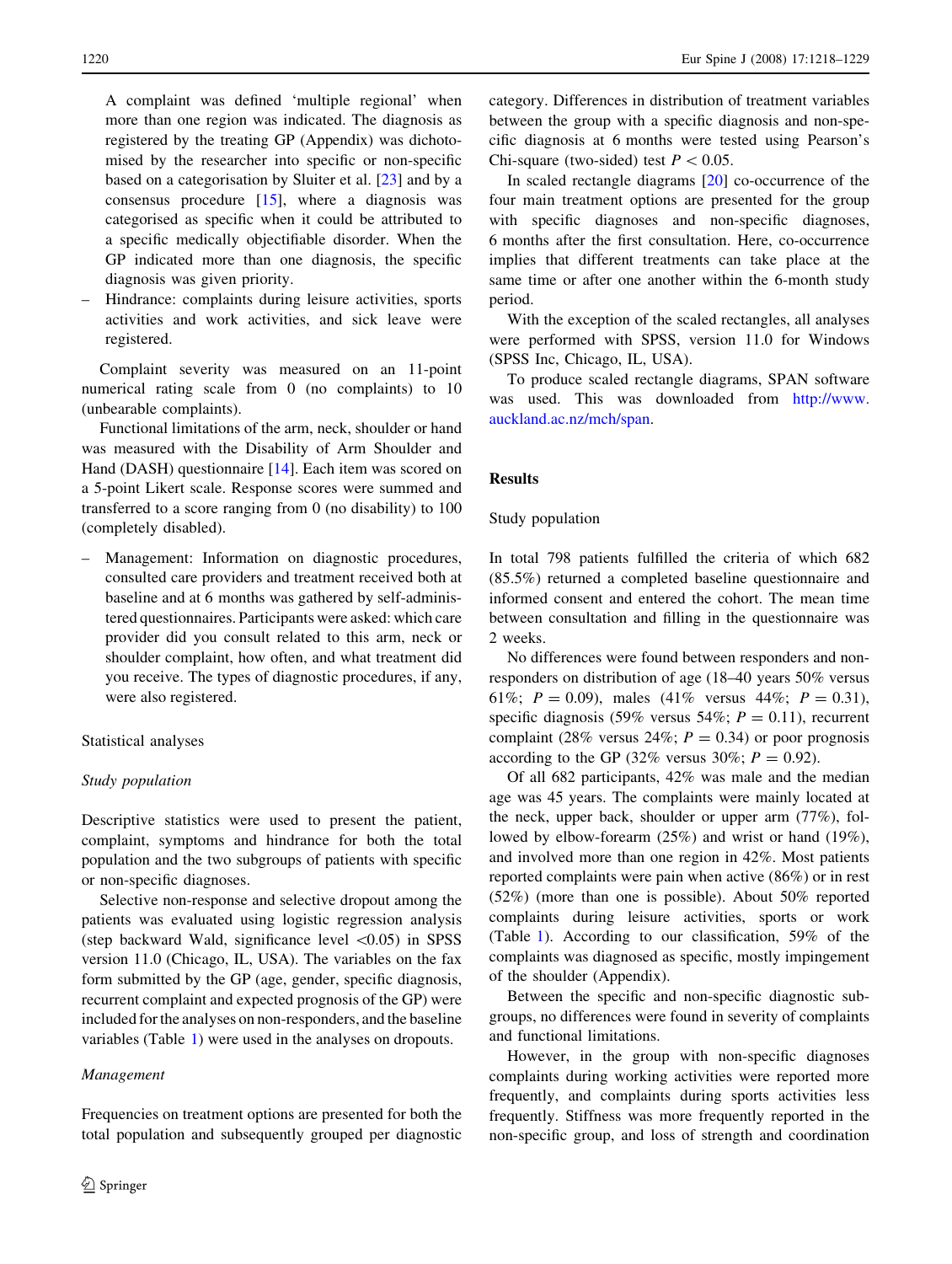#### <span id="page-3-0"></span>**Table 1** Patient characteristics at baseline ( $n = 682$ )

| Variables                                                                                     | Specific diagnoses<br>$(n = 402)$ | Non-specific diagnoses<br>$(n = 280)$ | Total population<br>$(n = 682)$ |
|-----------------------------------------------------------------------------------------------|-----------------------------------|---------------------------------------|---------------------------------|
| Patient characteristics                                                                       |                                   |                                       |                                 |
| Age (18–64 years), median (range)                                                             | 41 $(18-64)$                      | $48(18-64)$                           | $45(18-64)$                     |
| Male, $n$ (%)                                                                                 | 184 $(46)^b$                      | 99 (36)                               | 283 (42)                        |
| Educational level <sup>a</sup>                                                                |                                   |                                       |                                 |
| Low, $n(\%)$                                                                                  | 158 (39)                          | 86 (31)                               | 244 (36)                        |
| Medium, $n$ $(\%)$                                                                            | 141 (35)                          | 102(37)                               | 243 (36)                        |
| High, $n$ $(\%)$                                                                              | 103(26)                           | 91 (32)                               | 194 (28)                        |
| Having paid work, $n$ (%)                                                                     | 310 (77)                          | 224 (80)                              | 534 (78)                        |
| Complaint characteristics                                                                     |                                   |                                       |                                 |
| Duration of the complaint                                                                     |                                   |                                       |                                 |
| 0–6 weeks, $n$ $(\%)$                                                                         | 189/401 $(47)^c$                  | 155(55)                               | 344/681 (50)                    |
| 6 weeks to 6 months, $n$ (%)                                                                  | $107/401$ $(27)^{\circ}$          | 55 (19)                               | 162/681 (24)                    |
| $>6$ months, $n$ (%)                                                                          | 105/401 (26)                      | 70(25)                                | 175/681 (26)                    |
| Co-morbidity musculoskeletal, $n$ (%)                                                         | 203(51)                           | 128 (46)                              | 331 (49)                        |
| Co-morbidity non-musculoskeletal, $n$ (%)                                                     | 88 (22)                           | 57 (20)                               | 145(21)                         |
| Recurrent complaint, $n$ (%)                                                                  | 92 $(23)^{c}$                     | 99 (36)                               | 191 (28)                        |
| Region of main complaint <sup>b</sup> , $n$ (%)                                               |                                   |                                       |                                 |
| Neck, upper back, shoulder, upper arm                                                         | $273(67)^{\circ}$                 | 255 (91)                              | 528 (77)                        |
| Elbow or forearm                                                                              | 133 $(33)^{\circ}$                | 37(13)                                | 170(25)                         |
| Wrist or hand                                                                                 | 87 $(22)^{c}$                     | 41 (15)                               | 128 (19)                        |
| Multiple region complaint, $n$ (%)                                                            | 186 $(46)^{\circ}$                | 101 (36)                              | 287 (42)                        |
| Specific complaint, $n$ (%)                                                                   | n.a.                              | n.a.                                  | 402 (59)                        |
| Symptoms                                                                                      |                                   |                                       |                                 |
| Pain when active, $n$ (%)                                                                     | 350 (87)                          | 234 (84)                              | 584 (86)                        |
| Pain in rest, $n$ (%)                                                                         | 200(50)                           | 153 (55)                              | 353 (52)                        |
| Loss of strength, $n(\%)$                                                                     | $232(58)^{\circ}$                 | 91 (32)                               | 323 (47)                        |
| Stiffness, $n$ (%)                                                                            | 141 $(35)^{\circ}$                | 152 (54)                              | 293 (43)                        |
| Tingling, $n$ (%)                                                                             | 98 (24)                           | 74 (27)                               | 172 (25)                        |
| Numbness, $n$ (%)                                                                             | 77 (19)                           | 63(23)                                | 140(21)                         |
| Cold feeling shoulder, arm, hand, $n$ (%)                                                     | 61(15)                            | 52 (19)                               | 113(17)                         |
| Less hand coordination, $n$ (%)                                                               | 75 $(19)^{\circ}$                 | 34 (12)                               | 109(16)                         |
| Hindrance                                                                                     |                                   |                                       |                                 |
| Complaints during leisure activities, $n$ (%)                                                 | 231/401 (58)                      | 144/280 (51)                          | 375/680 (55)                    |
| Complaints during sports activities (among participants doing<br>sports, $n = 302$ ), $n$ (%) | 108/182 $(59)^c$                  | 61/120(51)                            | 169/302 (56)                    |
| Complaints during working activities (among working population,<br>$n = 534$ , $n$ (%)        | 172/310 (56)                      | 142/223 (63)                          | 315/533 (59)                    |
| Related sick leave in past 6 months (working population, $n = 534$ ), $n$ (%)                 | $55/310$ $(18)^{\circ}$           | 72/224 (32)                           | 127/534 (24)                    |
| Severity of complaints $(0-10)$ , mean $(SD)$                                                 | 5.6(2.0)                          | 6.0(1.9)                              | 5.8(2.0)                        |

SD Standard Deviation, n number of patients, n.a. not applicable, DASH disability of arm, shoulder and hand questionnaire

<sup>a</sup> Educational level: low, no education; primary school or lower vocational school; medium, lower or higher general secondary school level or middle vocational school; high, higher vocational school or university

Functional limitations, DASH (0–100), mean (SD) 38.7 (19.0) 34.1 (18.2) 36.8 (18.8)

<sup>b</sup> More than one region is possible

 $\degree$  Different distribution between the two subgroups. Pearson's Chi-square tested (two-sided), P value <0.05

less frequently compared to the specific group. Further, the complaints are more frequently located in the neck-shoulder region compared to the specific group, and the elbowforearm and wrist-hand region were less frequently involved. In non-specific diagnoses, complaints are more frequently recurrent. Additionally, distribution of duration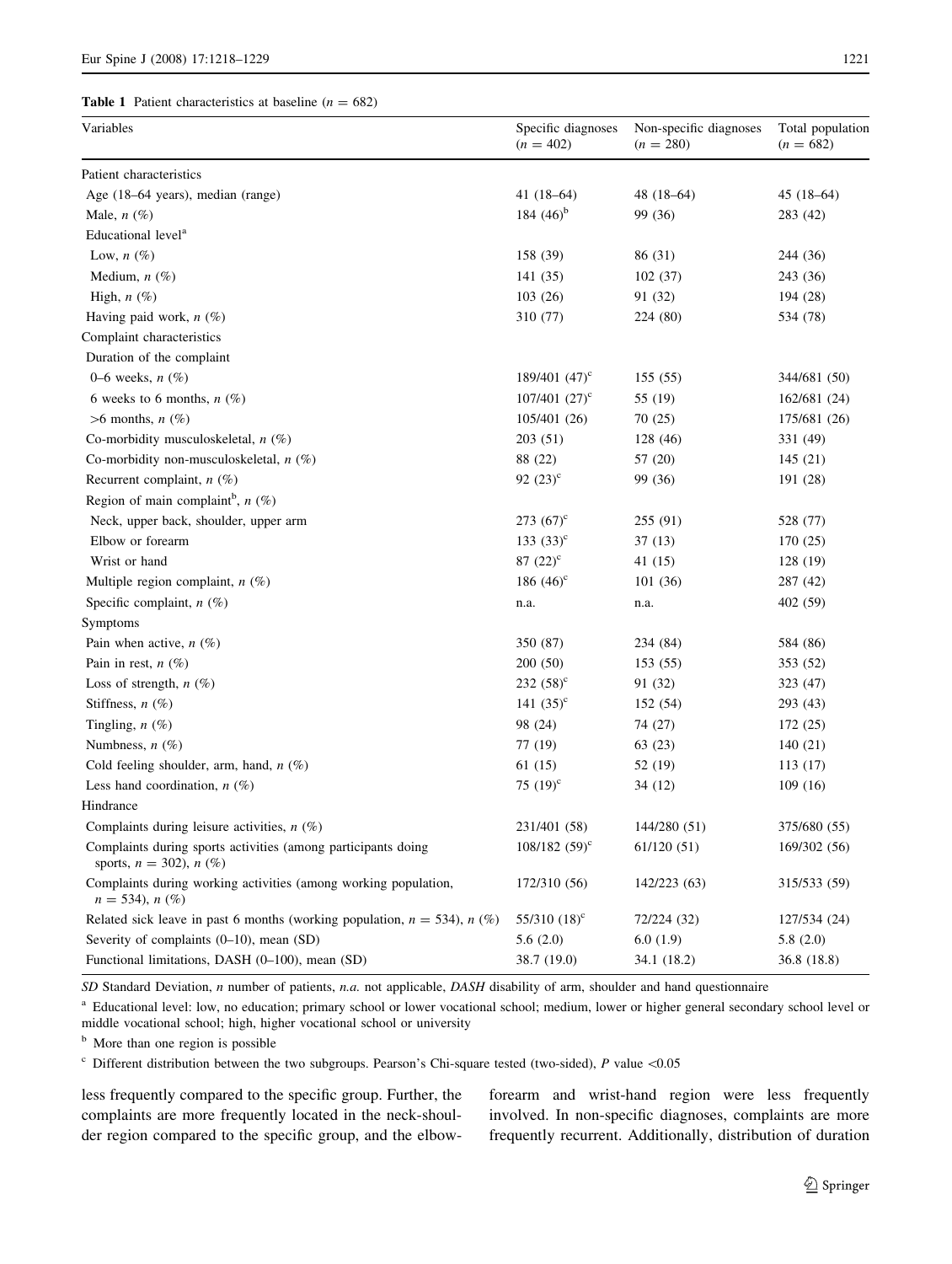of complaints differed and the percentage women was higher in the non-specific group.

#### Selective dropout

For 603 participants data on treatment were available at both baseline and 6 months (88.4%).

Being a dropout was significantly related to younger age  $(18-44 \text{ years})$  (odds ratio 2.8, 1.7–4.7) and being a male (odds ratio 1.9, 1.2–3.0).

# Additional diagnostic tests

At baseline, 9% of the patients reported that additional diagnostic tests (additional to history and physical examination) were performed, which was doubled after 6 months (Table [2](#page-5-0)). The diagnostic procedures were mainly radiographic examinations (14%), followed by laboratory tests (6%) and EMG analysis (4%). No differences were found between the subgroups with specific versus non-specific diagnoses (Pearson  $\chi^2 = 0.73$ ). In the specific diagnoses group EMG analysis was most frequently applied in patients with carpal tunnel syndrome. In specific diagnostic groups in the forearm and wrist/hand region radiology was applied in 17–30%.

#### Referral

Of all the consulters, 26% reported to be referred at baseline, increasing up to 55% after 6 months. After 6 months, 49% was referred for physiotherapy and 12% to a medical specialist, mostly an orthopaedic surgeon (6%) or a neurologist (5%) (Table [3\)](#page-6-0).

Patients with a non-specific diagnosis were more frequently referred to a physiotherapist (Pearson  $\chi^2$  < 0.0001) and patients with a specific diagnosis were more frequently referred to a medical specialist (Pearson  $\chi^2 = 0.014$ ). Though the largest group, subacromial impingement has the largest referral rates to specialist care; in percentages carpal tunnel syndrome and cervical hernia score relatively the highest referral rates. Furthermore, 50% of the patients diagnosed with epicondylitis were referred for physiotherapy, 6 months after the first consultation. In other specific diagnostic groups concerning tendon complaints, figures from 40–54% were reported.

In the group diagnosed with osteoarthritis of elbow/ wrist/hand, no referrals were made to a medical specialist.

#### Medication and braces

At baseline, 35% received analgesics (paracetamol/ NSAID), 10% a corticosteroid injection and 1% a brace. After 6 months, 51% prescribed analgesics, 17% had received a corticosteroid injection and 4% a brace (Table [4\)](#page-7-0). Injections were more frequently applied in specific diagnoses (Pearson  $\chi^2$  < 0.00001). The highest percentages were found in impingement syndrome, frozen shoulder, carpal tunnel syndrome and M. Quervain. Between specific and non-specific diagnoses no significant difference (borderline) was found in medication use (Pearson  $\chi^2 = 0.057$ ). Braces were mostly applied in specific diagnoses (Pearson  $\chi^2 = 0.006$ ), mainly in epicondylitis.

Co-occurrence of different treatment options

The four most frequently reported treatment options up to 6 months (treatment by a physiotherapist, medical specialist, prescription of analgesics or corticosteroid injection) are presented in scaled rectangle diagrams for the group with non-specific diagnoses (Fig. [1\)](#page-8-0) and with spe-cific diagnoses (Fig. [2](#page-8-0)). In the non-specific group,  $21\%$ received none of the four options, 46% received one option and 33% more than one option, mainly medication in combination with physiotherapy. In the specific group, 17% received none of the four options, 43% received one option and 40% more than one option, mainly analgesics in combination with physiotherapy. Though the percentages are similar, the specific group shows more corticosteroid injections in combination with more referrals to a medical specialist. On the whole, 112 patients (19%) did not receive any of the four options within 6 months.

# Discussion

# Management

Management of non-traumatic arm, neck and shoulder complaints presented in general practice up to 6 months after the first consultation mainly consisted of prescribed analgesics (51%) and referral to physiotherapy (49%), followed by corticosteroid injections (17%) and referral for medical specialist care (12%). In 19% of the patients none of these options was applied.

Medical care in general, will most likely match the diagnosis [\[30](#page-11-0)] and the expected corresponding natural course [\[9](#page-10-0)]. From the distribution of the management options in patients diagnosed with impingement and frozen shoulder, it seems that management is in accordance with the Dutch guideline [[2\]](#page-10-0) that recommends a stepwise approach: i.e. information and wait and see, analgesics (ideally: paracetamol; NSAID as second line intermittently if no contraindications exist), followed by corticosteroid injections and, if functional limitations are still present after 6 weeks referral for exercise therapy. Studies on cost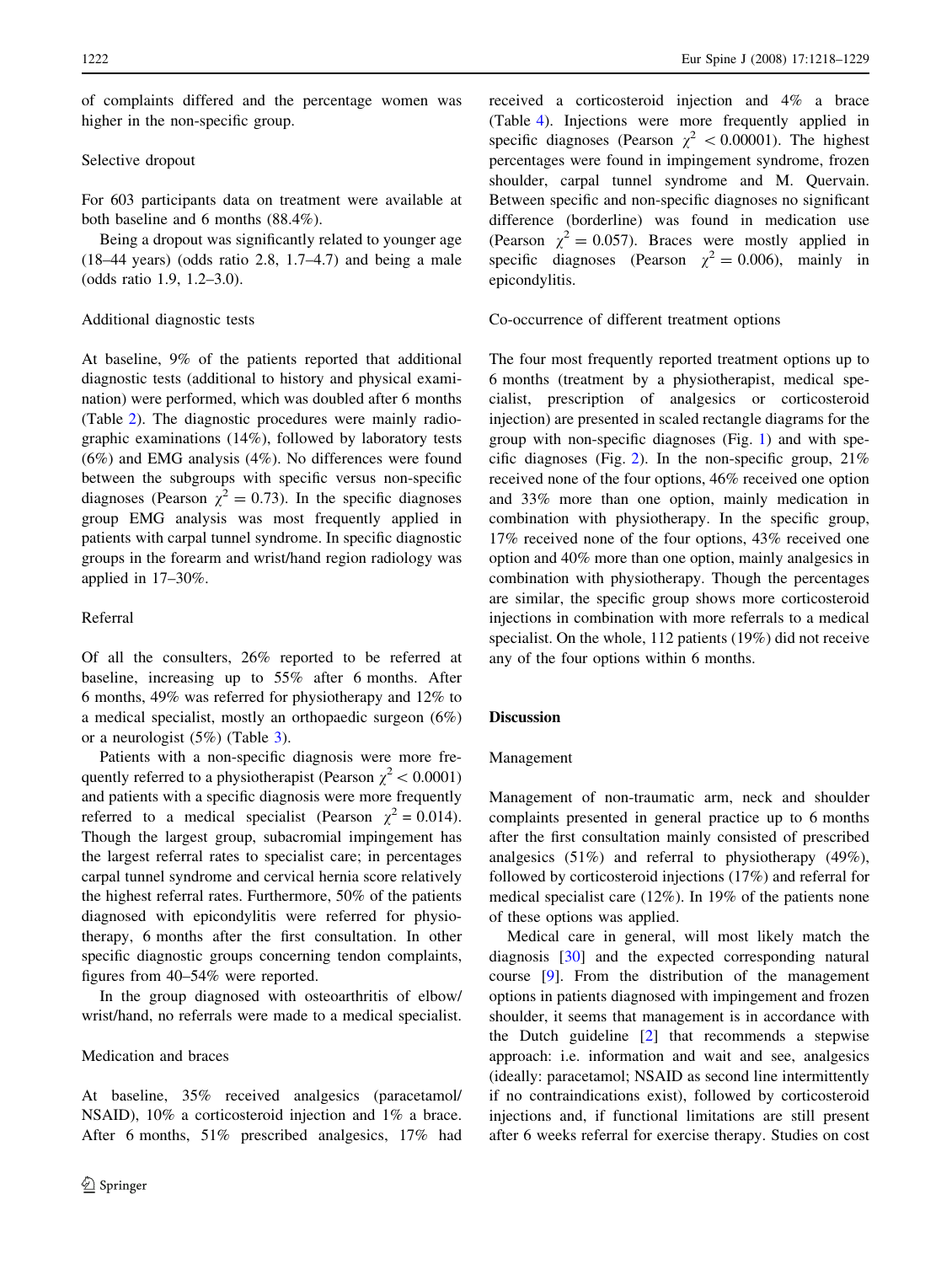<span id="page-5-0"></span>

|                                                                                                                                                                                                         | Additional diagnostic tests  |                                    |                            |                                 |                                |                                 |                              |                                 |
|---------------------------------------------------------------------------------------------------------------------------------------------------------------------------------------------------------|------------------------------|------------------------------------|----------------------------|---------------------------------|--------------------------------|---------------------------------|------------------------------|---------------------------------|
|                                                                                                                                                                                                         | None                         |                                    | Radiology                  |                                 | Lab                            |                                 | EMG                          |                                 |
| GP diagnosis at first consultation                                                                                                                                                                      | $n = 682 (%)$<br>At baseline | Up to 6 months<br>$= 603 (%)$<br>z | $= 682 (%)$<br>At baseline | Up to 6 months<br>$n = 603 (%)$ | $n = 682\,(\%)$<br>At baseline | Up to 6 months<br>$n = 603 (%)$ | $n = 682 (%)$<br>At baseline | Up to 6 months<br>$n = 603 (%)$ |
| Non-specific                                                                                                                                                                                            | 250/280 (89)                 | 202/248 (82)                       | 21/280 (8)                 | 36/248 (15)                     | 9/280 (3)                      | 16/248 (7)                      | 3/280 (1)                    | 6/248(2)                        |
| Specific total                                                                                                                                                                                          | 373/402 (93)                 | 93/355 (83)<br>ă                   | 24/402 (6)                 | 49/355 (14)                     | 7/402 (2)                      | 20/355 (6)                      | 4/402 (1)                    | 15/355 (4)                      |
| syndrome + biceps tendinoses<br>Subacromial impingement                                                                                                                                                 | 210/222 (95)                 | 167/196 (85)                       | 11/222 (5)                 | 25/196 (13)                     | 3/222 (1)                      | 10/196 (5)                      | 0/222(0)                     | 2/196(1)                        |
| Lateral/medial epicondylitis                                                                                                                                                                            | 90/93 (97)                   | 75/82 (92)                         | 2/93 (2)                   | 5/82 (6)                        | 1/93 (1)                       | 2/82 (2)                        | 1/93 (1)                     | 1/82(1)                         |
| Osteoarthritis elbow/wrist/hand                                                                                                                                                                         | 12/16 (75)                   | 1/14(79)                           | 4/16 (25)                  | 3/14 (21)                       | 0/16 (0)                       | 0/14(0)                         | 0/16 (0)                     | 0/14(0)                         |
| Peritendinitis/tenosynovitis flexors/<br>extensors forearm                                                                                                                                              | 13/13 (100)                  | 0/13(77)                           | 0/13 (0)                   | 3/13 (23)                       | 0/13(0)                        | 2/13 (15)                       | 0/13 (0)                     | 1/13(8)                         |
| Quervain's syndrome                                                                                                                                                                                     | 12/13 (92)                   | 7/10 (70)                          | 1/13(8)                    | 3/10 (30)                       | 1/13(8)                        | 2/10 (20)                       | 0/13 (0)                     | 1/10 (10)                       |
| Carpal tunnel syndrome                                                                                                                                                                                  | 7/11(64)                     | 3/11 (27)                          | 2/11 (18)                  | 3/11 (27)                       | 1/11(9)                        | 2/11 (18)                       | 3/11 (27)                    | 7/11 (64)                       |
| Frozen shoulder                                                                                                                                                                                         | 8/9 (89)                     | 6/8 (75)                           | 1/9 (11)                   | 2/8 (25)                        | 0/9(0)                         | 1/8(13)                         | 0/9 (0)                      | 0/8(0)                          |
| tunnel + radial tunnel syndrome<br>Cubital tunnel $+$ Guyon's                                                                                                                                           | 6/8 (75)                     | 4/6 (67)                           | 1/8 (13)                   | 1/6 (17)                        | 1/8(13)                        | 1/6 (17)                        | $0/8$ $(0)$                  | 1/6 (17)                        |
| Cervical hemia                                                                                                                                                                                          | 3/5 (60)                     | 3/5 (60)                           | 2/5 (40)                   | 2/5 (40)                        | 0/5(0)                         | 0/5 (0)                         | 0/5 (0)                      | 1/5 (20)                        |
| Other <sup>a</sup>                                                                                                                                                                                      | 12/12 (100)                  | 7/10 (70)                          | 0/12(0)                    | 2/10 (20)                       | 0/12(0)                        | 0/10(0)                         | 0/12 (0)                     | 1/10 (10)                       |
| Total                                                                                                                                                                                                   | 623/682 (91)                 | 495/603 (82)                       | 45/682 (7)                 | 85/603 (14)                     | 16/682 (2)                     | 36/603 (6)                      | 7/682(1)                     | 21/603 (4)                      |
| <sup>4</sup> Free body of wrist or hand (1) Raynaud's phenomenon and peripheral neuropathy in combination with exposure to hand-arm vibration (1), Trigger finger (2), ganglion (5), bursitis elbow (3) |                              |                                    |                            |                                 |                                |                                 |                              |                                 |

Table 2 Additional diagnostic tests at baseline, and from baseline to 6 months follow-up

Table 2 Additional diagnostic tests at baseline, and from baseline to 6 months follow-up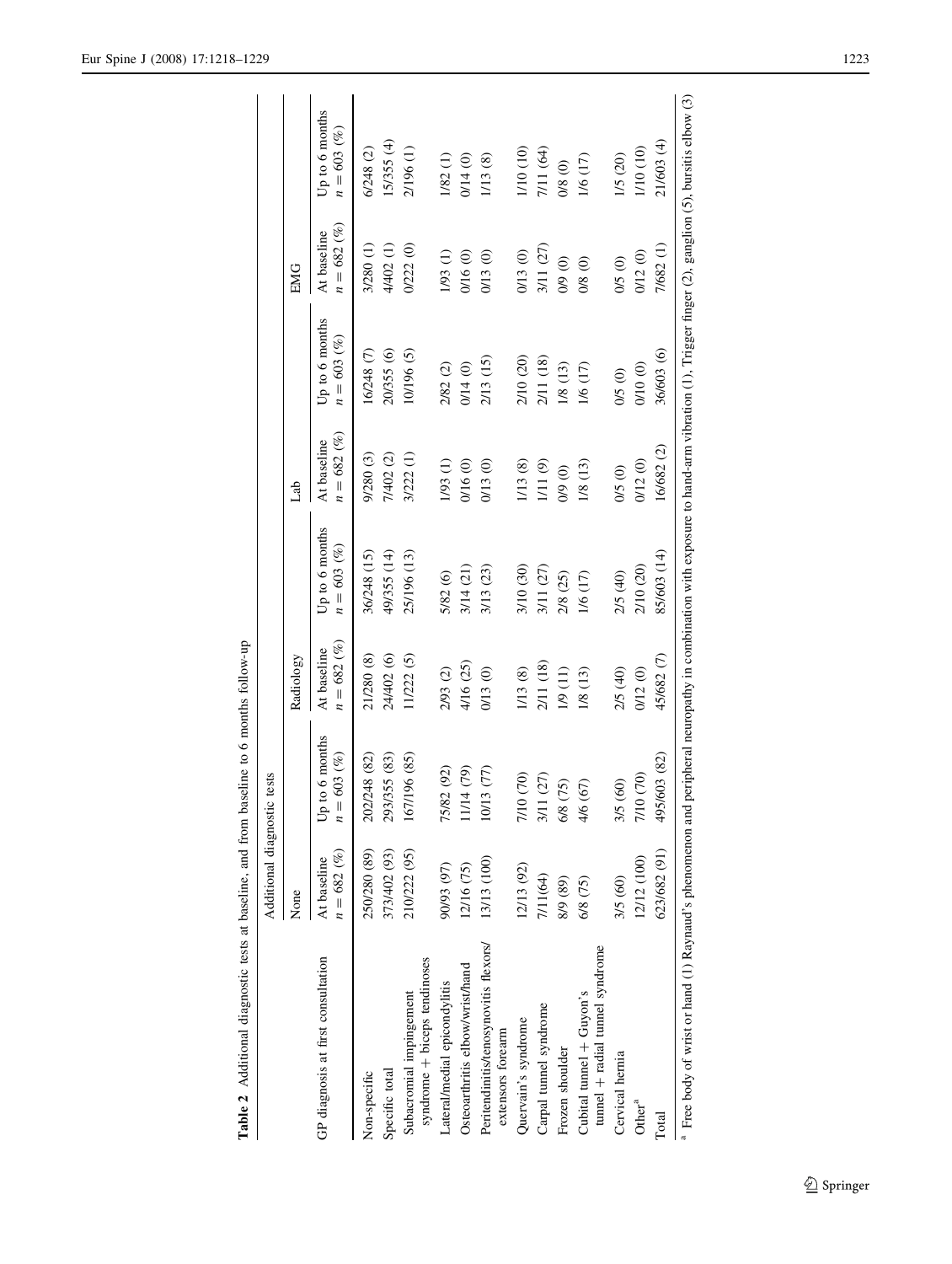|                                                                 | Referral to                   |                                 |                               |                                 |                                 |                                    |  |  |
|-----------------------------------------------------------------|-------------------------------|---------------------------------|-------------------------------|---------------------------------|---------------------------------|------------------------------------|--|--|
|                                                                 | None                          |                                 | Physiotherapy                 |                                 | Medical specialist              |                                    |  |  |
| GP diagnosis at first consultation                              | At baseline<br>$n = 682\ (%)$ | Up to 6 months<br>$n = 603$ (%) | At baseline<br>$n = 682\ (%)$ | Up to 6 months<br>$n = 603$ (%) | At baseline<br>$n = 682\degree$ | Up to 6 months<br>$n = 603\degree$ |  |  |
| Non-specific                                                    | 191/280 (68)                  | 94/248 (38)                     | 85/280 (30)                   | 148/248 (60)                    | 7/280(3)                        | 21/248(9)                          |  |  |
| Specific total                                                  | 312/402 (78)                  | 176/355 (50)                    | 73/402 (18)                   | 150/355 (42)                    | 24/402(6)                       | 54/355 (15)                        |  |  |
| Subacromial impingement<br>syndrome $+$ biceps tendinoses       | 177/222 (80)                  | 95/196 (49)                     | 38/222 (17)                   | 83/196 (42)                     | 11/222(5)                       | 25/196 (13)                        |  |  |
| Lateral/medial epicondylitis                                    | 68/93 (73)                    | 38/82 (46)                      | 23/93(25)                     | 41/82 (50)                      | 3/93(3)                         | 5/82(6)                            |  |  |
| Osteoarthritis elbow/wrist/hand                                 | 16/16(100)                    | 13/14(93)                       | 0/16(0)                       | 1/14(7)                         | 0/16(0)                         | 0/14(0)                            |  |  |
| Peritendinitis/tenosynovitis flexors/<br>extensors forearm      | 11/13(85)                     | 5/13(39)                        | 2/13(15)                      | 7/13(54)                        | 0/13(0)                         | 4/13(31)                           |  |  |
| Quervain's syndrome                                             | 12/13 (92)                    | 5/10(50)                        | 1/13(8)                       | 4/10(40)                        | 0/13(0)                         | 1/10(10)                           |  |  |
| Carpal tunnel syndrome                                          | 5/11(46)                      | 3/11(27)                        | 2/11(18)                      | 2/11(18)                        | 4/11(36)                        | 8/11(73)                           |  |  |
| Frozen shoulder                                                 | 6/9(67)                       | 3/8(38)                         | 3/9(33)                       | 5/8(63)                         | 1/9(11)                         | $2/8$ (25)                         |  |  |
| Cubital tunnel $+$ Guyon's<br>$tunnel + radial tunnel syndrome$ | $4/8$ (50)                    | 2/6(33)                         | 2/9(25)                       | 2/6(33)                         | $2/8$ (25)                      | $2/6$ (33)                         |  |  |
| Cervical hernia                                                 | 3/5(60)                       | 1/5(20)                         | 2/5(40)                       | 4/5(80)                         | 1/5(20)                         | 3/5(60)                            |  |  |
| Other <sup>a</sup>                                              | 10/12(83)                     | 5/10(50)                        | 0/12(0)                       | 1/10(10)                        | 2/12(17)                        | 4/10(40)                           |  |  |
| Total                                                           | 503/682 (74)                  | 270/603 (45)                    | 158/682 (23)                  | 298/603 (49)                    | 31/682(5)                       | 75/603 (12)                        |  |  |

<span id="page-6-0"></span>Table 3 Referrals at baseline, and from baseline to 6 months follow-up

<sup>a</sup> Free body of wrist or hand (1) Raynaud's phenomenon and peripheral neuropathy in combination with exposition to hand-arm vibration (1), trigger finger (2), ganglion (5), bursitis elbow (3)

effectiveness in shoulder pain, favoured injection over physiotherapy [\[16](#page-10-0)].

In epicondylitis a similar approach is recommended; information and wait and see, followed by analgesics or corticosteroid injections if pain hinders function. In the present study, 46% of the patients was prescribed medication.

In the present study, 50% of the patients was referred for physiotherapy although there is no explicit recommendation for physiotherapy in the guideline [[1\]](#page-10-0). Additionally, cost effectiveness studies, concluded no preference for physiotherapy over a brace  $[25]$  $[25]$ , and no preference for physiotherapy or corticosteroid injections over 'wait and see' [\[18](#page-10-0)]. Reasons for the large percentage of referral may be that obvious options do not give the desired results. Besides, patient's circumstances and preferences may play a role as well  $[13]$  $[13]$ .

The low percentages of additional diagnostic tests in specific shoulder diagnoses and epicondylitis, seem in line with the practice guidelines, where additional diagnostic tests are not recommended (unless in case of deviating course or severe pathology) because the results have no consequences for management [\[1](#page-10-0), [2](#page-10-0)].

The results of management in the small group with CTS  $(n = 11)$ , seems to be in line with a Dutch multidisciplinary guideline published after our study closed [\[7](#page-10-0)].

In which is noted that a probability diagnosis of CTS can be stated in primary care based on information from history taking, and the GP can start matching treatment. Referral to secondary care is advised when complaints persist. For this relatively small group special treatment or confirmation from a medical specialist seems to be preferred.

Regarding the prescription of analgesics, we could not always distinguish between paracetamol and NSAIDs from our own data. Data from the second Dutch national survey of general practice, based on the International Classification of Primary Care, demonstrated that in many musculoskeletal complaints (ranging from shoulder complaints, arm symptoms, elbow complains, wrist and hand complaints, cervical syndromes, shoulder syndromes, epicondylitis), diclofenac is the most frequently prescribed medication [\[6](#page-10-0)]. Despite the rationale behind the choice for NSAIDs, analgesic potential and their inflammatory action, so far no studies evaluated the effectiveness of NSAIDs versus paracetamol (acetaminophen) or additional to paracetamol in non-traumatic arm, neck and shoulder complaints. In 1995, a review on NSAIDs in shoulder complaints already pointed out that future studies should establish whether the use of NSAIDs is more favourable than simple analgesics, especially in the light of the higher risk of adverse reactions from NSAIDs [\[26](#page-10-0)].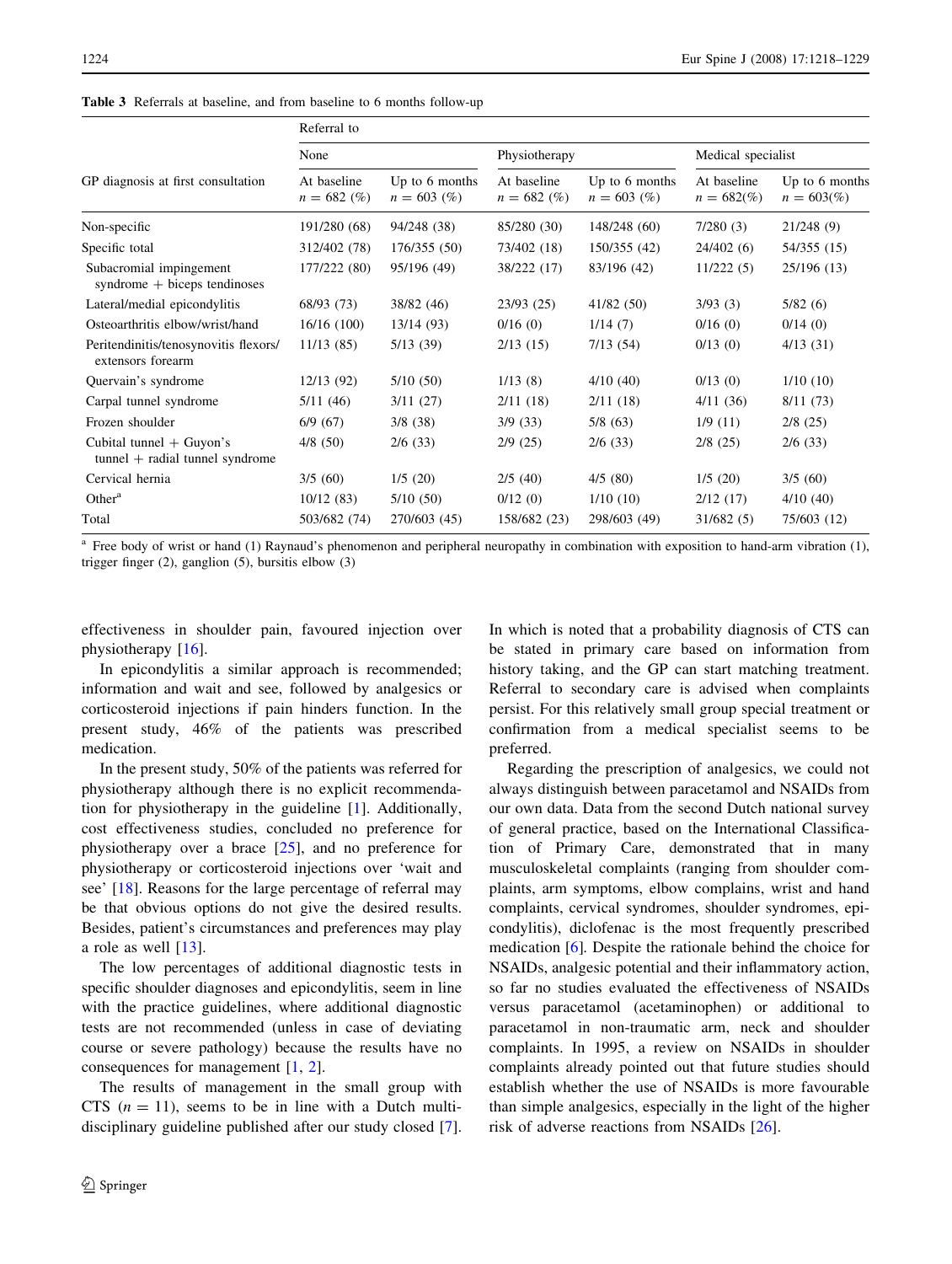<span id="page-7-0"></span>

|                                                                      | Overall treatment             |                                      |                                |                                 |                               |                                                                                                                  |                              |                                 |
|----------------------------------------------------------------------|-------------------------------|--------------------------------------|--------------------------------|---------------------------------|-------------------------------|------------------------------------------------------------------------------------------------------------------|------------------------------|---------------------------------|
|                                                                      | None                          |                                      | Prescribed medication          |                                 | Corticosteroid injection      |                                                                                                                  | Brace                        |                                 |
| GP diagnosis at first consultation                                   | $n = 682\ (%)$<br>At baseline | to 6 months<br>603 (%)<br>$n =$<br>ڭ | $n = 682\,(\%)$<br>At baseline | Up to 6 months<br>$n = 603 (%)$ | $n = 682\ (%)$<br>At baseline | Up to 6 months<br>$n = 603 (%)$                                                                                  | $n = 682 (%)$<br>At baseline | Up to 6 months<br>$n = 603 (%)$ |
| Non-specific                                                         | 190/280 (68)                  | 125/248 (50)                         | 84/280 (30)                    | 116/248 (47)                    | 7/280 (3)                     | 15/248 (6)                                                                                                       | 0/280(0)                     | 4/248 (2)                       |
| Specific total                                                       | 202/402 (50)                  | 12/355 (32)                          | 151/402 (38)                   | 194/355 (54)                    | 64/402 (16)                   | 87/355 (25)                                                                                                      | 5/402 (1)                    | 22/355 (6)                      |
| syndrome + biceps tendinoses<br>Subacromial impingement              | 97/222 (44)                   | 196 (25)<br>48/1                     | 92/220 (41)                    | 119/196 (61)                    | 48/222 (22)                   | 61/196 (31)                                                                                                      | 0/222(0)                     | 3/196 (2)                       |
| ateral/medial epicondylitis                                          | 57/93 (61)                    | 33/82 (40)                           | 30/93 (32)                     | 38/82 (46)                      | 5/93 (5)                      | 13/82 (16)                                                                                                       | 2/93 (2)                     | 13/82 (16)                      |
| Osteoarthritis elbow/wrist/hand                                      | 9/16 (56)                     | 8/14 (57)                            | 6/16 (38)                      | 5/14 (36)                       | 3/16 (19)                     | 1/14(7)                                                                                                          | 0/16 (0)                     | 0/14(0)                         |
| Peritendinitis/tenosynovitis flexors/<br>extensors forearm           | 8/13 (62)                     | 6/13 (46)                            | 4/13 (31)                      | 6/13 (46)                       | 0/13 (0)                      | 0/13 (0)                                                                                                         | 1/13 (8)                     | 1/13 (8)                        |
| Quervain's syndrome                                                  | 6/13 (46)                     | (20)<br>210                          | 3/13 (23)                      | 5/10 (50)                       | 4/13 (31)                     | 4/10 (40)                                                                                                        | 0/13 (0)                     | 0/10 (0)                        |
| Carpal tunnel syndrome                                               | 8/11 (73)                     | (46)<br>5/11                         | $1/11(9)$                      | 3/11 (27)                       | 2/11 (18)                     | 3/11 (27)                                                                                                        | $1/11(9)$                    | 2/11 (18)                       |
| Frozen shoulder                                                      | 1/9 (11)                      | (13)<br>1/8                          | 6/9 (67)                       | 6/8 (75)                        | 2/9 (22)                      | 4/8 (50)                                                                                                         | $0/9$ $(0)$                  | $0/8$ $(0)$                     |
| tunnel + radial tunnel syndrome<br>Cubital tunnel + Guyon's          | 5/8 (63)                      | (33)<br>2/6                          | 3/8 (38)                       | 4/6 (67)                        | $0/8$ $(0)$                   | $0/6$ (0)                                                                                                        | 1/8 (13)                     | 2/6 (33)                        |
| Cervical hernia                                                      | 2/5 (40)                      | $\widehat{40}$<br>2/5                | 3/5 (60)                       | 3/5 (60)                        | $0/2$ (0)                     | 1/5 (20)                                                                                                         | 0/5(0)                       | 1/5 (20)                        |
| $Other^a$                                                            | 9/12 (75)                     | (50)<br>5/10                         | 3/12 (25)                      | 5/10 (50)                       | 0/12(0)                       | 0/10 (0)                                                                                                         | 0/12(0)                      | 0/10(0)                         |
| Total                                                                | 392/682 (58)                  | 237/603 (39)                         | 235/682 (35)                   | 310/603 (51)                    | 71/682 (10)                   | 102/603 (17)                                                                                                     | 5/682(1)                     | 26/603 (4)                      |
| <sup>a</sup> Free body of wrist or hand (1) Raynaud's phenomenon and |                               |                                      |                                |                                 |                               | peripheral neuropathy in combination with exposition to hand-arm vibration (1), Trigger finger (2), ganglion (5) |                              |                                 |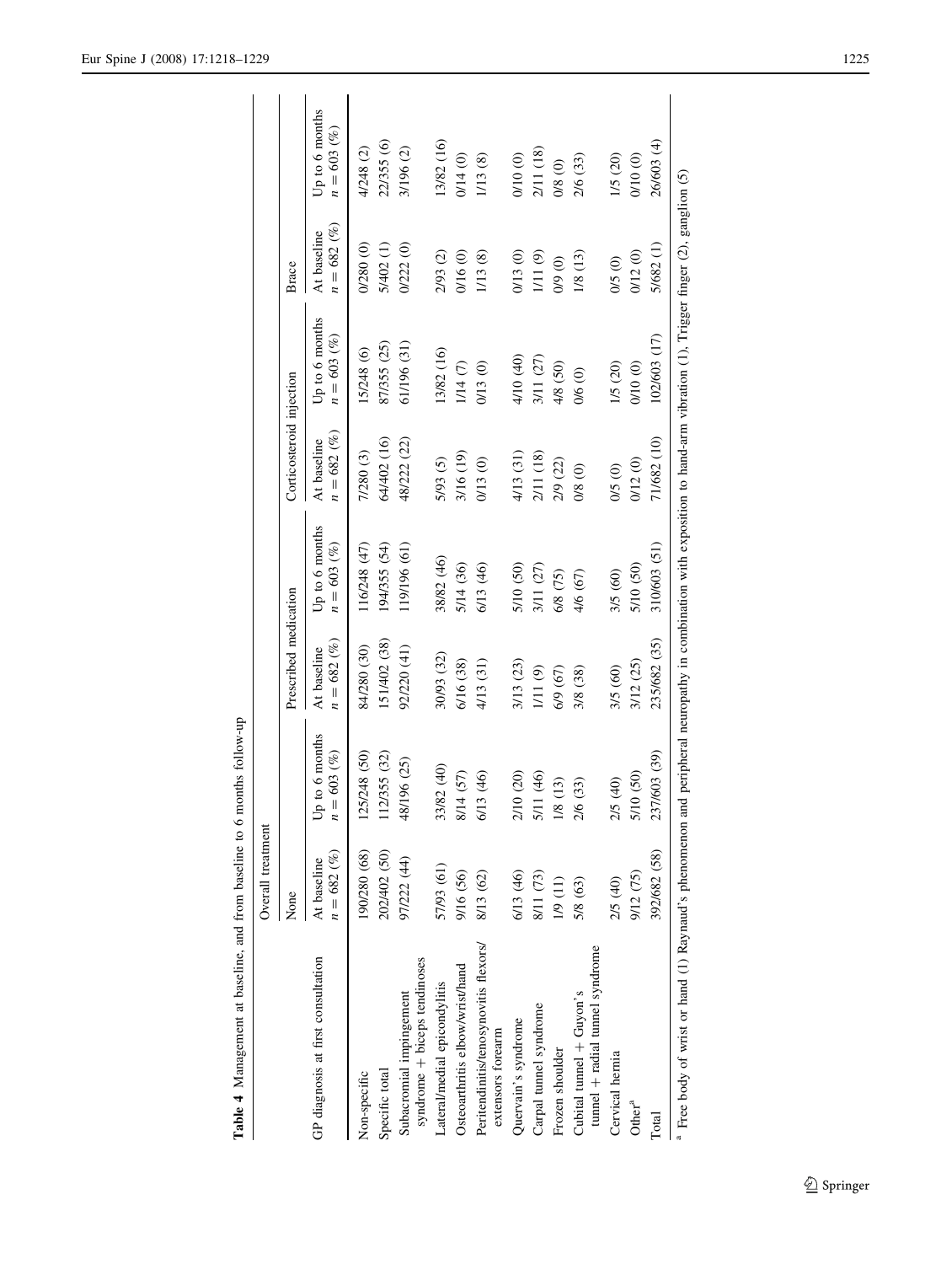<span id="page-8-0"></span>Fig. 1 Non-specific diagnoses and treatment up to 6 months after the first GP consultation



61

 $44$ 

Frequency



Karels et al. evaluated the contents of physical therapy treatment in patients with non-traumatic arm, neck and shoulder complaints. They reported that most patients were treated with exercise therapy (93%), massage (87%) or a combination of both. In 30% of the patients, the treatment included physical modalities (such as ultrasound), and in 20% of the patients treatment included manipulation techniques [[17](#page-10-0)].

**Medication** 

None

# Differences in management

Differences between the specific and non-specific diagnostic groups, on the distribution of referral to a medical specialist, was mainly due to specific diagnoses of forearm, wrist and hand. This may be for confirmation of the diagnosis, non-conservative treatment or reassuring the patient, but we have no data to verify this hypothesis.

The application of corticosteroid injections, mainly in specific shoulder diagnoses, is according to the practice guideline. However, the effect of the application of corticosteroid injections in epicondylitis, shoulder pain and carpal tunnel syndrome, seems to be mainly restricted to short term relief of symptoms [\[3](#page-10-0), [5,](#page-10-0) [24\]](#page-10-0).

Physiotherapy

For the largest subgroup with 'non-specific diagnoses' in arm, neck, and shoulder, no guidelines are available. That patients with non-specific diagnoses are more frequently referred for physiotherapy than patients with specific diagnoses, seems in line with the distribution of the diagnoses in a cohort study in physiotherapy practice where the majority of the study population were patients with non-specific diagnoses [\[17](#page-10-0)].

However, a Cochrane review reported only limited evidence for the effectiveness of exercises in patients with chronic non-specific neck and shoulder complaints [\[28](#page-11-0)].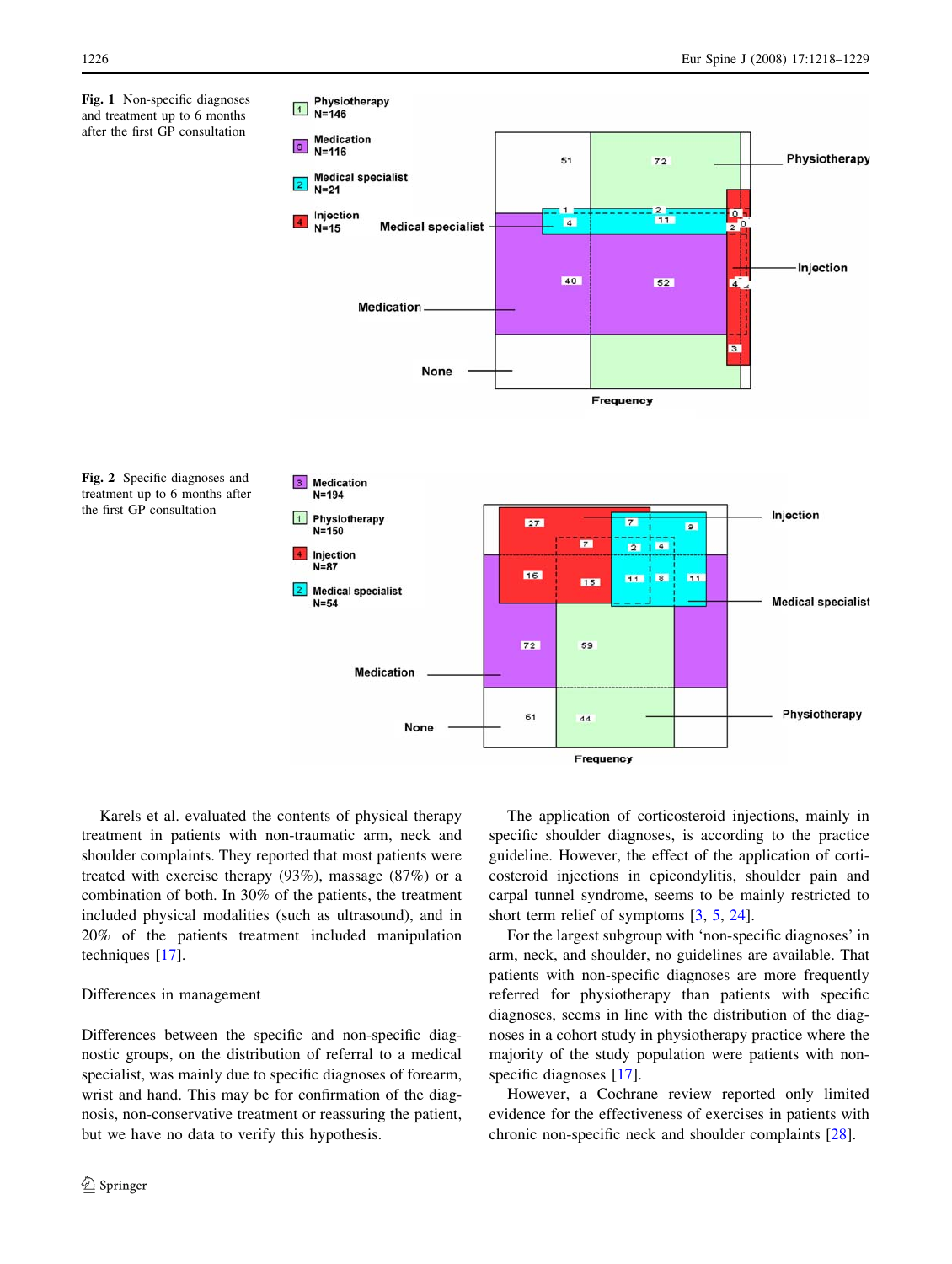Variance within a certain diagnostic group may (partly) be explained by differences in hindrance, as mentioned in both guidelines for epicondylitis [[1\]](#page-10-0) and shoulder pain [\[2](#page-10-0)]. Another reason may be lack of solid evidence in favour of one of the studied treatment options in the total range of non-traumatic arm, neck and shoulder complaints. Although there is limited or short term effect (mainly shortterm pain relief) of some of the treatment options, solid evidence in favour of any one of the studied treatment options in this population lacks [[27\]](#page-11-0). The lack of clear evidence of effective treatments may leave more room for personal preferences of both GP and patient.

Besides, patient- and other complaint-characteristics, such as age, employment or psychosocial factors may lead to differences in management decisions as well. These factors probably contribute to the GP's prognosis [\[11](#page-10-0)], which may influence management. Therefore, we checked the univariate association of the 6-months prognosis according to the GP with the five different management options. Poor GP-prognosis showed a positive association with additional diagnostic tests (OR 2.7; 1.7–4.6) and with referral for physiotherapy (OR 2.1; 1.5–3.0). The association with referral for medical specialist care (OR 1.6; 0.7– 3.5) was not significant. Besides the low OR, the prevalence of the outcome was also low. Prescription of medication (OR 1.1; 0.9–1.5) and application of corticosteroid injection (OR 0.9; 0.6–1.1), however, did not show a relation with the expected prognosis. This is in line with short-term relief of symptoms as treatment goal in these options.

#### Strengths and the limitations of this study

This is the first study to compare the management of different diagnostic groups in non-traumatic arm, neck and shoulder complaints. Some of the diagnostic subgroups are large (e.g. shoulder complaints and epicondylitis) and others are very small, reflecting everyday clinical practice [\[4](#page-10-0), [10\]](#page-10-0). Therefore, the reported management mainly represents these larger diagnostic subgroups.

In the present study, we used the diagnosis registered at the first consultation. However, in some cases the initial diagnosis may have changed after time; due to difficult differential diagnostics within the limited consultation time or the need for additional diagnostic tests, or true changes [\[30](#page-11-0)], what may affect the therapeutic approach. Because of this, and the fact that the diagnosis was realised in a nonstandardised manner, we cannot rule out some misclassification. This may have resulted in less contrast between the specific and non-specific group.

In the present study, 15 out of the 682 participants received two diagnoses of whom 8 participants received two specific diagnoses within the same region, which may indicate difficult differential diagnostics. Besides, seven participants

were diagnosed with both impingement syndrome and a specific forearm diagnosis (epicondylitis/tendonitis/carpal tunnel syndrome). We chose to work with the most centrally located diagnosis, here impingement syndrome.

Due to the response time of 8 weeks, in 21% of the patients the data on management at baseline were not restricted to a single consultation.

Another issue was that the follow-up questionnaire referred to the previous 6 months. We accounted for possible overlap of treatment options due to recollection of information by reporting 'management up to 6 months'.

In the small group that is referred to a medical specialist, part of the reported decisions on management may be made on the specialists' own initiative.

A recent development in the Netherlands is that since January 2006, patients no longer need a referral for physiotherapy. This may have implications for the overall treatment in the future.

# Conclusions

In non-traumatic arm, neck and shoulder complaints, analgesics and referral for physiotherapy were the treatment options most frequently used, followed by corticosteroid injections and referral for medical specialist care. Patients with a non-specific diagnosis were more frequently referred for physiotherapy and less frequently to a medical specialist compared to patients with a specific diagnosis. Corticosteroid injections were mainly applied in specific diagnoses (e.g. impingement syndrome, frozen shoulder, carpal tunnel and M. Quervain).

Future intervention studies could provide evidence of effective treatments, especially for the large group of nonspecific diagnoses, mainly located at the neck-shoulder region. Others may help to clarify the influence of variables, other than diagnoses, on the variance in management decisions between and within diagnostic groups.

Acknowledgments The authors thank the participating GPs and all the patients for their invaluable contribution to this study. Internal funding of Erasmus MC (Resolving Fund). The Funder had no role in the study design, the data collection, analyses, interpretation of results, writing the report or in submitting the paper. Competing interests: All authors declare that they have no competing interests.

Open Access This article is distributed under the terms of the Creative Commons Attribution Noncommercial License which permits any noncommercial use, distribution, and reproduction in any medium, provided the original author(s) and source are credited.

## Appendix

Table [5](#page-10-0)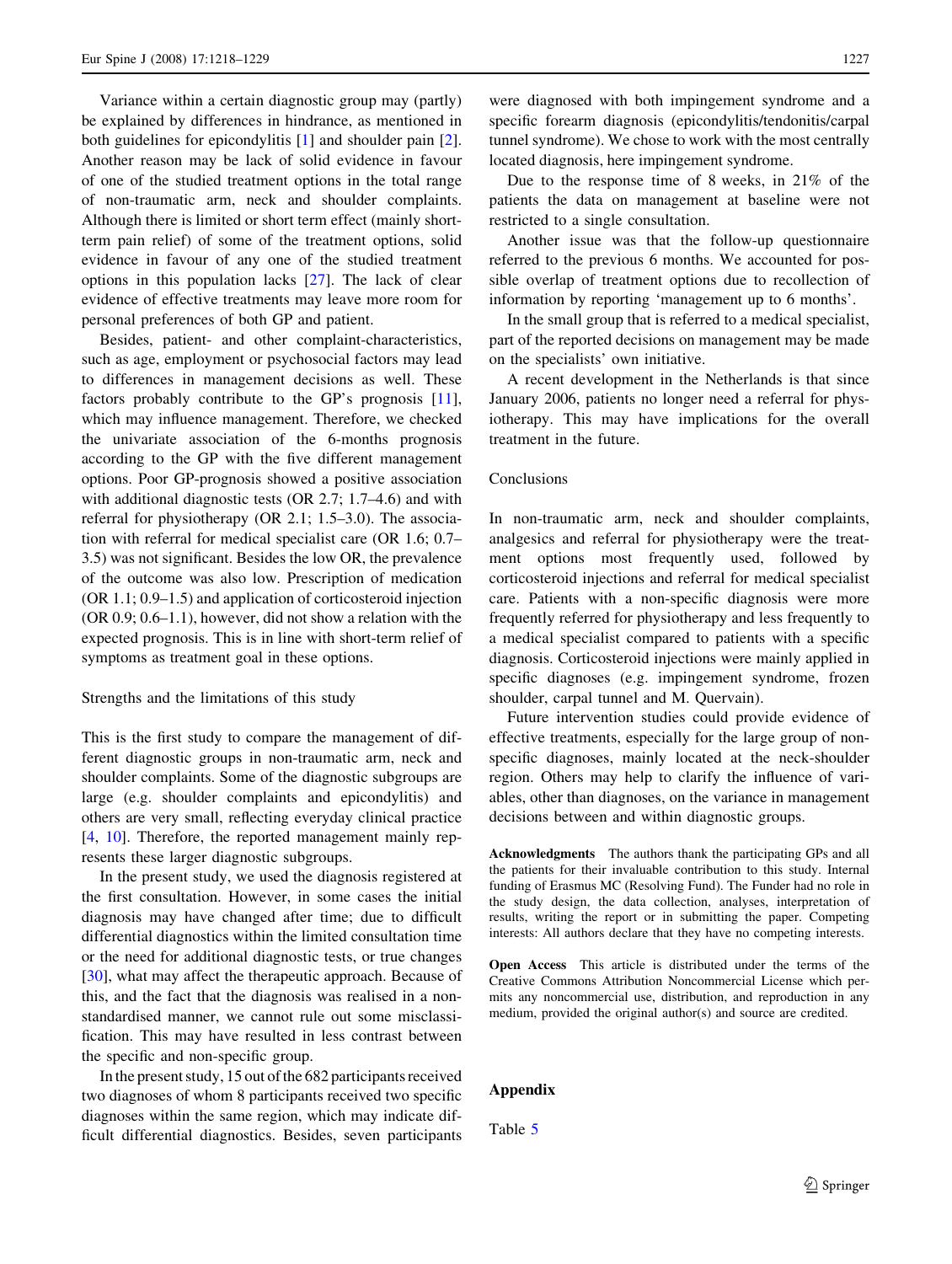<span id="page-10-0"></span>

|  | Table 5 Appendix: The diagnoses included in the present study |  |  |  |  |  |  |  |
|--|---------------------------------------------------------------|--|--|--|--|--|--|--|
|--|---------------------------------------------------------------|--|--|--|--|--|--|--|

of

Diagnoses

|                                                                                                      | Number<br>patients |
|------------------------------------------------------------------------------------------------------|--------------------|
| Specific complaints included in this study                                                           |                    |
| Cervical hernia                                                                                      | 5                  |
| Subacromial impingement syndrome<br>(rotator cuff syndrome, tendinoses, bursitis)                    | 220                |
| Frozen shoulder                                                                                      | 9                  |
| Biceps tendinosis                                                                                    | $\overline{c}$     |
| Lateral/medial epicondylitis                                                                         | 93                 |
| Bursitis elbow                                                                                       | 3                  |
| Osteoarthritis of elbow (no Rheumatoid arthritis)                                                    | 2                  |
| Cubital tunnel syndrome                                                                              | $\mathfrak{D}$     |
| Peritendinitis/tenosynovitis flexors/extensors forearm                                               | 13                 |
| Quervain's syndrome                                                                                  | 13                 |
| Guyon's tunnel syndrome                                                                              | 5                  |
| Radial tunnel syndrome                                                                               | 1                  |
| Carpal tunnel syndrome                                                                               | 11                 |
| Osteoarthritis of wrist or hand (no Rheumatoid arthritis)                                            | 14                 |
| Free body of wrist or hand                                                                           | 1                  |
| Raynaud's phenomenon and peripheral neuropathy in<br>combination with exposure to hand-arm vibration | 1                  |
| Trigger finger                                                                                       | 2                  |
| Ganglion                                                                                             | 5                  |
| Non-specific complaints                                                                              |                    |
| All other arm, neck and shoulder complaints not<br>attributable to trauma or systemic diseases       | 280                |

## References

- 1. Guideline for Epicondylitis of the Dutch College of General Practitioners (2006) Available at: [http://nhg.artsennet.nl/upload/](http://nhg.artsennet.nl/upload/104/standaarden/M60/start.htm) [104/standaarden/M60/start.htm](http://nhg.artsennet.nl/upload/104/standaarden/M60/start.htm). Accessed on 20 Jan 2006 [In Dutch]
- 2. Guideline for Shoulder Complaints of the Dutch College of General Practitioners (2006) Available at [http://nhg.artsennet.nl/](http://nhg.artsennet.nl/upload/104/guidelines2/E08.htm) [upload/104/guidelines2/E08.htm.](http://nhg.artsennet.nl/upload/104/guidelines2/E08.htm) Accessed on 20 Jan 2006 [In Dutch]
- 3. Ashworth N (2006) Carpal tunnel syndrome. In: Clinical evidence, Issue 15. BMJ Publishing Group, London
- 4. Bot S, van der Waal JM, Terwee C et al (2005) Incidence and prevalence of complaints of the neck and upper extremity in general practice. Ann Rheum Dis 64(1):118–123
- 5. Buchbinder R, Green S et al (2006) Tennis elbow. In: Clinicalevidence, Issue 15. BMJ Publishing Group, London
- 6. Cardol M, van Dijk L, de Jong JD et al (2004) Tweede Nationale Studie naar ziekten en verrichtingen in de huisartspraktijk:huisartsenzorg: wat doet de poortwachter? NIVEL, Utrecht [In Dutch]
- 7. CBO, Guideline for management of Carpal Tunnel Syndrome (2006) Available at: [http://www.cbo.nl/product/richtlijnen/](http://www.cbo.nl/product/richtlijnen/folder20021023121843/rl_cts_2006.pdf/view) [folder20021023121843/rl\\_cts\\_2006.pdf/view.](http://www.cbo.nl/product/richtlijnen/folder20021023121843/rl_cts_2006.pdf/view) Accessed on 11 Sep 2006 [In Dutch]
- 8. Côté P, Cassidy JD, Carroll L (2001) The treatment of neck and low back pain: who seeks care? who goes where? Med Care 39(9):956–967
- 9. Croft P, Pope D, Silman A (1996) The clinical course of shoulder pain: prospective cohort study in primary care. Primary Care Society Shoulder Study Group. BMJ 313(7057):601–602
- 10. Feleus A, Bierma-Zeinstra SM, Miedema HS et al (2007) Incidence of non-traumatic complaints of arm, neck or shoulder in general practice. Man Ther [Epub ahead of print]
- 11. Feleus A, Bierma-Zeinstra SM, Miedema HS et al (2007) Prognostic indicators for non-recovery of non-traumatic complaints at arm, neck and shoulder in general practice–6 months follow-up. Rheumatology (Oxford) 46(1):169–176
- 12. Hagen KB, Bjørndal A, Uhlig T et al (2000) A population study of factors associated with general practitioner consultation for non-inflammatory musculoskeletal pain. Ann Rheum Dis 59(10):788–793
- 13. Haynes RB, Devereaux PJ, Guyatt GH (2002) Physicians' and patients' choices in evidence based practice. BMJ 324(7350):1350
- 14. Hudak PL, Amadio PC, Bombardier C (1996) Development of an upper extremity outcome measure: the DASH (disabilities of the arm, shoulder and hand) [corrected]. The Upper Extremity Collaborative Group (UECG). Am J Ind Med 29(6):602–608
- 15. Huisstede BM, Miedema HS, Verhagen AP et al (2007) Multidisciplinary consensus on terminology and classification of complaints of arm, neck and/or shoulder. Occup Environ Med 64(5):313–319
- 16. James M, Stokes EA, Thomas E et al (2005) A cost consequences analysis of local corticosteroid injection and physiotherapy for the treatment of new episodes of unilateral shoulder pain in primary care. Rheumatology (Oxford) 44:1447–1451
- 17. Karels CH, Polling W, Bierma-Zeinstra SM et al (2006) Treatment of arm, neck and/or shoulder complaints in physiotherapy practice. Spine 31(17):E584–E589
- 18. Korthals-de Bos IB, Smidt N, van Tulder MW et al (2004) Cost effectiveness of interventions for lateral epicondylitis; results from a randomised controlled trial in primary care. Pharmacoeconomics 22(3):185–195
- 19. Luime JJ, Koes BW, Miedem HS et al (2005) High incidence and recurrence of shoulder and neck pain in nursing home employees was demonstrated during a 2-year follow-up. J Clin Epidemiol 58(4):407–413
- 20. Marshall RJ (2005) Scaled rectangle diagrams can be used to visualize clinical and epidemiological data. J Clin Epidemiol 58(10):974–981
- 21. Picavet HS, Schouten JS (2003) Musculoskeletal pain in the Netherlands: prevalences, consequences and risk groups, the DMC(3)-study. Pain 102(1–2):167–178
- 22. Rekola KE, Keinänen-Kiukaanniemi S, Takala J (1993) Use of primary health services in sparsely populated country districts by patients with musculoskeletal symptoms: consultations with a physician. J Epidemiol Community Health 47(2):153–157
- 23. Sluiter J, Rest KM et al (2000) Criteria document for evaluation of the work-relatedness of upper extremity musculoskeletal disorders. Final report. Joint programme for working life research in Europe. Amsterdam, Coronel Institute for Occupational and Environmental Health, University of Amsterdam, p 92
- 24. Speed C (2006) Clinical evidence, shoulder pain. BMJ 15
- 25. Struijs PA, Korthals-de Bos IB, van Tulder MW et al (2006) Cost effectiveness of brace, physiotherapy, or both for treatment of tennis elbow. Br J Sports Med 40:637–643
- 26. van der Windt DA, van der Heijden GJ, Scholten RJ et al (1995) The efficacy of non-steroidal anti-inflammatory drugs (NSAIDS)